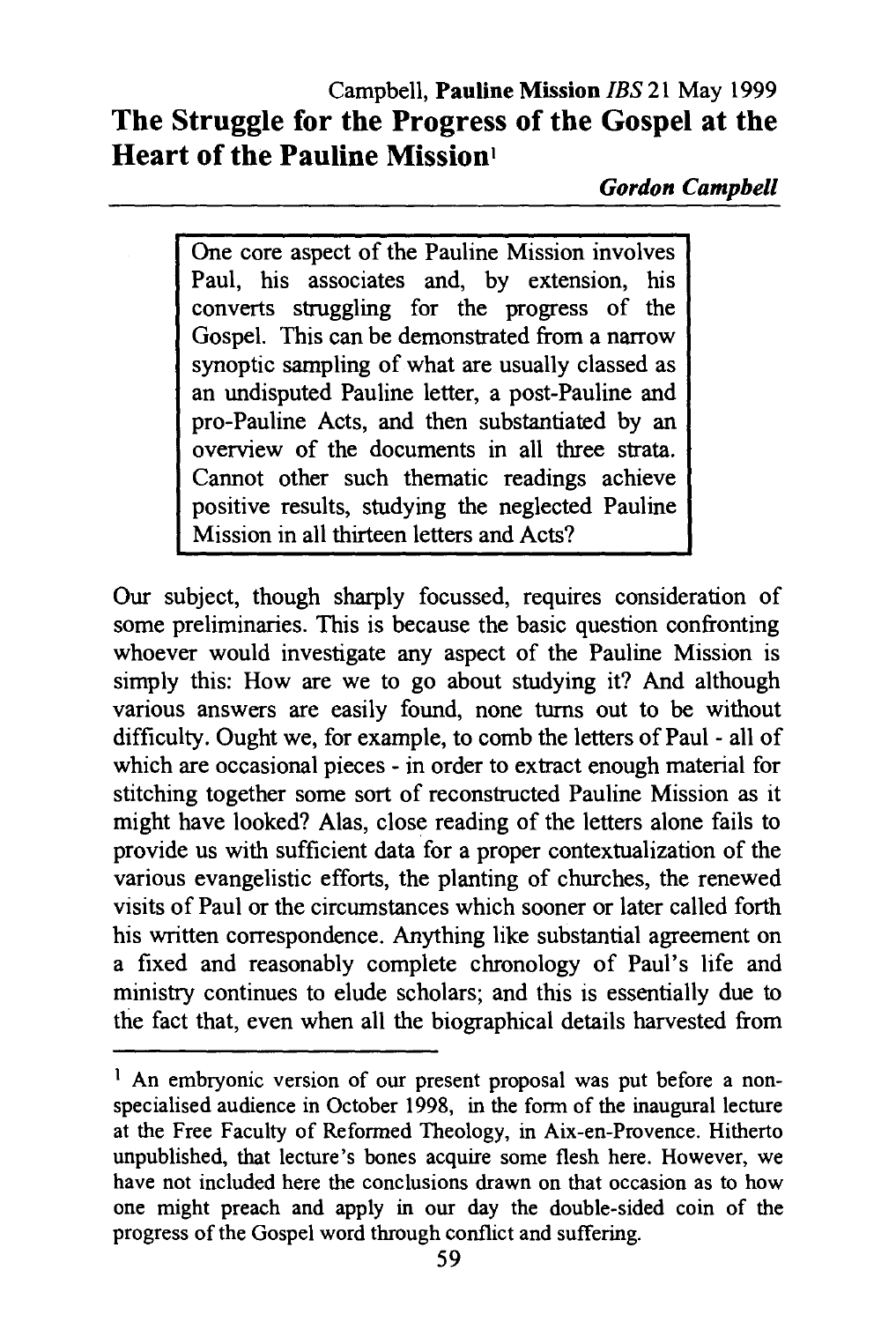the letters have been assembled, we have only a minimum yield or, put another way, the puzzle of the Pauline Mission still has too many missing pieces. Thus Paul's letters, by themselves, offer insufficient evidence for piecing together the stage-by-stage development of the spreading of the Gospel undertaken by Paul and his associates.

How can this first obstacle be overcome? Might we, at this point, allow the Acts of the Apostles to be our guide, given that Luke's second volume recounts the ups and downs of Paul's life between his ignominious entry to Damascus as a blind man and his triumphal arrival at Rome as a chained man? Unfortunately, as is well known, trying to harmonise the detail involving Paul in Luke's account with the information found in Paul's letters is nothing short of a brainteaser: Whilst Paul-on-Paul and Luke-on-Paul show marked resemblances at some points, a combination of the two sets of facts gives rise to at least as many problems as it solves. And neither Paul nor Luke can really be held responsible for that: Paul didn't write his letters so that, one day, we might use them for chronicling his life, times and activities; others than he were ultimately responsible for gathering his correspondence together into the collection we now possess. As for Luke, it cannot be said to have been his intention to tell his readers everything about a quarter of a century of Paul's missionary activity in part of the Mediterranean basin. In consequence, neither Luke nor Paul is to blame if our combination of the indices drawn from Acts and Paul's letters puts some missing pieces into place, but considerably enlarges the incomplete puzzle in the process.2

The inherent difficulties of our investigation into the Pauline Mission and its strategies are further compounded by the contributions - be they assured results or just commonly accepted conclusions - of international specialist study in the public domain. There are two familiar, complicating factors to be reckoned with.

 $2 A$  good example of the difficulties and their possible solutions is provided by L.C.A. Alexander's recent attempt at establishing a Pauline chronology, based on careful harmonization of Paul's letters with Acts, in Dictionary of Paul and His Letters, Leics,1993, pp. 115-123.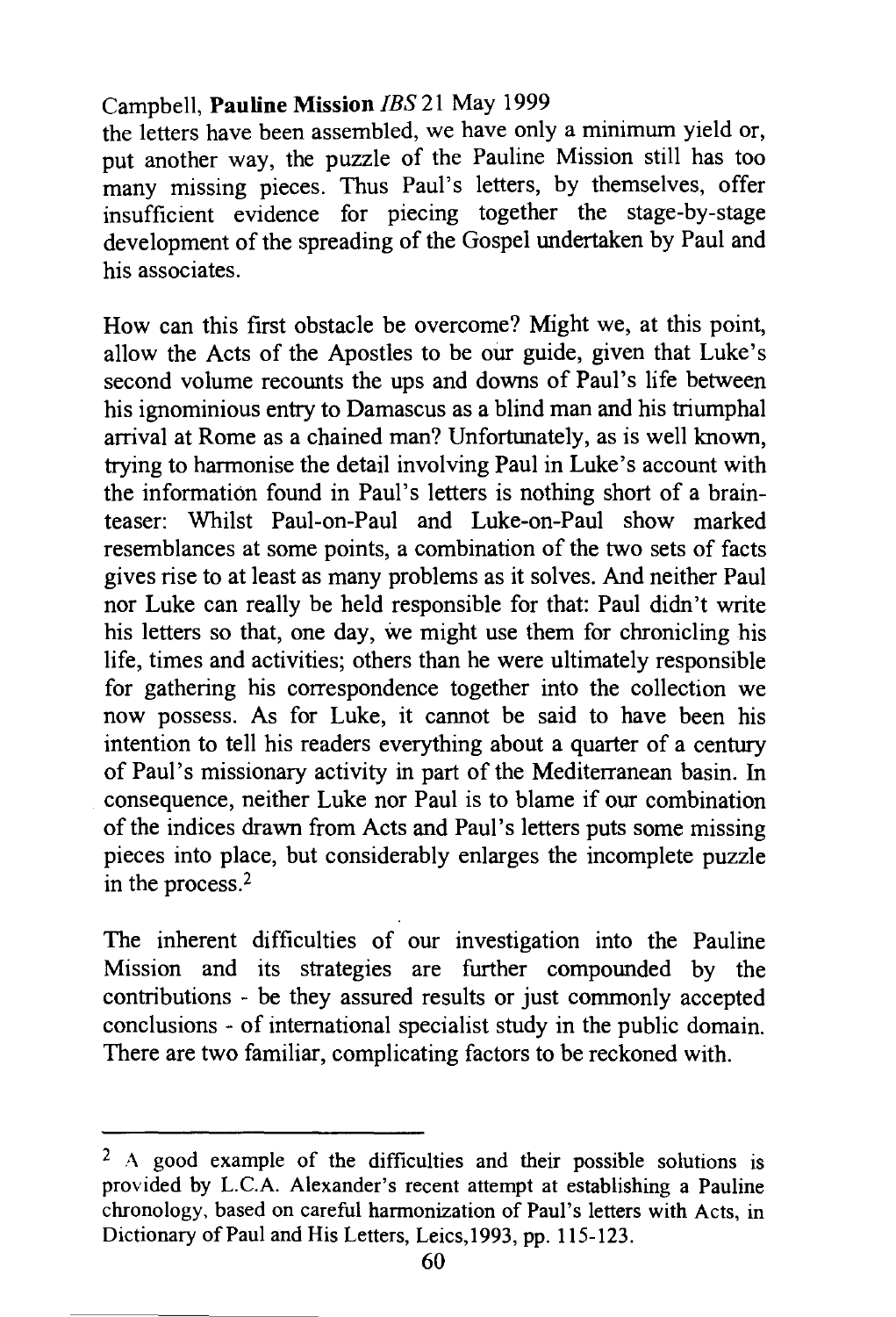Campbell, **Pauline Mission** JBS 21 May 1999 Firstly, whilst the New Testament Canon presents thirteen letters bearing Paul's name, the dominant scholarly consensus rules that Pauline authorship in the strict sense is only to be extended to seven of them in their final form: that is, those to Rome, Corinth, Galatia, Philippi, the first to Thessalonica and, usually, the letter to Philemon. Only these, after the customary tests have been applied, qualify as genuinely Pauline.3 On the frontiers of true Pauline territory, the letter to Colossae and the second to Thessalonica are subject to border disputes, with scholars divided roughly half-andhalf in favour of recognising or of discounting their claims to Pauline authenticity; read either way, the former is a sort of frontier post marking the crossover point from Paul to his heirs;<sup>4</sup> the latter's possible rejection, based mainly on supposed imitation of the first Thessalonian letter, finds a parallel in the similar argument whereby Ephesians, for its alleged use of Colossians as well as its summary qualities, is placed firmly across the border by a majority of Paul's modem students. A larger proportion still of Pauline specialists consigns the Pastoral Letters, generally seen as an indivisible group,

 $3$  We may take just one recent study of the Pauline corpus and one up-todate Theology of Paul as examples. Charles Cousar, The Letters of Paul, Nashville, 1996, while refusing to treat the disputed letters, as so many do, as " pale reflections of Paul that hardly warrant mention " (p.165), nevertheless regards them as, at best, "in tune with Paul's voice " (ibid.) and all, in one way or another, as contemporizing Pauline tradition for their own day, after his death (p.166). James Dunn, in his The Theology of Paul the Apostle, Grand Rapids / Cambridge, 1998, p.13 n.39 subscribes eight genuine letters, regarding II Th. as also Pauline (a position he did not state in his article *Pseudepigraphy* in the Dictionary of the Later New Testament and its Developments, Grand Rapids / Leics., 1997, p.981), and taking Colossians to have been penned by Timothy just after Paul's death. Although Dunn regards Ephesians and all the Pastorals as definitely post-Pauline, they " should not be wholly dis-regarded when the attempt is made to describe the theology of the apostle whose name they bear " (ibid.).

 $4$  One may recall Käsemann's famous dictum that if Colossians is Pauline, it must be as late as possible and if it is not, as early as possible after his death. Dunn *(Pseudepigraphy,* op.cit., p.982) calls Colossians " the bridge between Pauline and post-Pauline."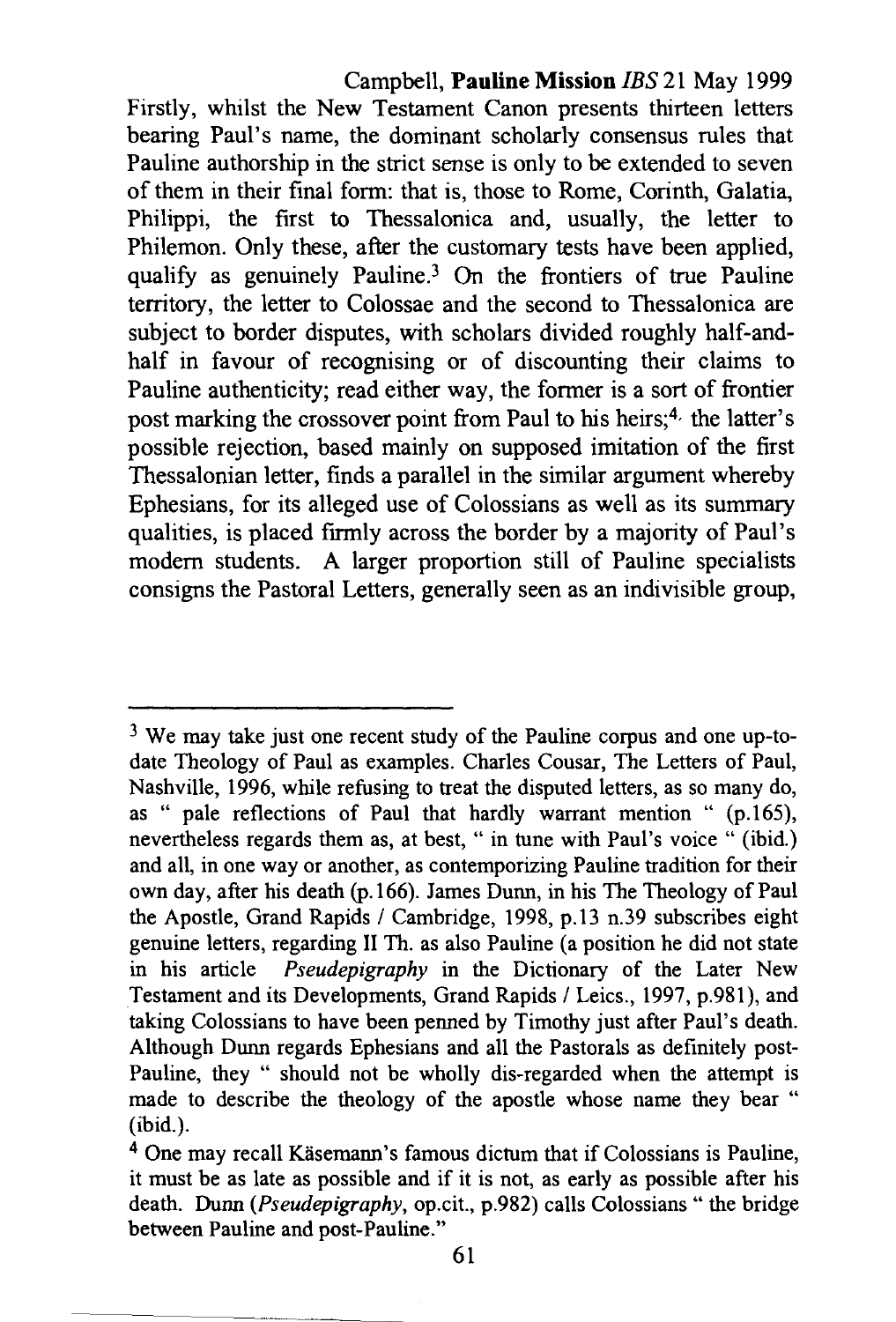to a more distant post-Pauline hinterland - often, it must be said, with noticeable relief  $5$ 

Whatever our view of the true paternity of any of the disputed letters, the seven-letter benchmark adopted by the scholarly guilds represents a more or less stable state of affairs; these constitute the unambiguous Pauline core. This judgment obliges us to ask, are we then only entitled to scrutinize seven letters for undisputed evidence of the apostle's life and work?

Secondly, there is the knotty problem of how to handle Acts. Do we or don't we find there a reliable portrait of Paul? The evidence of Acts has long been considered problematic and of limited worth, in historical judgments on Paul, essentially because Luke is often held not to have known Paul or his activities personally but to have composed a largely rose-tinted account of both, at some remove from the events. And the genre for classifying Acts, in this line of argument, approximates to the modern historical novel;<sup>6</sup> in

<sup>5</sup> A particularly robust rehabilitation of Paul is undertaken by Neil Elliott, Liberating Paul: The Justice of God and the Politics of the Apostle, Sheffield, 1995. In his chapter *The Canonical Betrayal of the Apostle,*  Elliott seeks to " face the facts of pseudepigraphy " (pp.27ft) by unambiguously pronouncing Ephesians and the Pastorals, at least, to be forgeries, " however devoutly motivated they may have been " (p.29), and denying their authors any euphemistic titles such as 'disciple' or 'heir'. A representative remark is the following: " we should be prepared to judge that the author of I Timothy, for example, was as much a betrayer of Paul as his 'disciple', a saboteur of one form of Pauline community as much as a member of a Pauline 'school' (ibid.). This approach allows Elliott to speak unapologetically of 'pseudo-Paulines' and to exonerate Paul of much of the blame which, in his view, arises from the lingering stigma these letters have left.

 $6$  Thus, although he does not judge Acts to be an historical novel. Philip Esler, in The First Christians in their Social Worlds, London / New York, 1994, p.39, believes that the analogy with such a writing holds for Acts: Some demonstrably reliable historical details do not allow us to extrapolate out to a generally reliable work as a whole; for Esler, the unhistorical nature of the Cornelius narrative, for example, has been " so meticulously exposed by German scholarship in particular, that the persistence into the present of a belief in its historicity is a cause for wonder " (ibid.). Among the sources of wonderment which Esler will no doubt continue to find we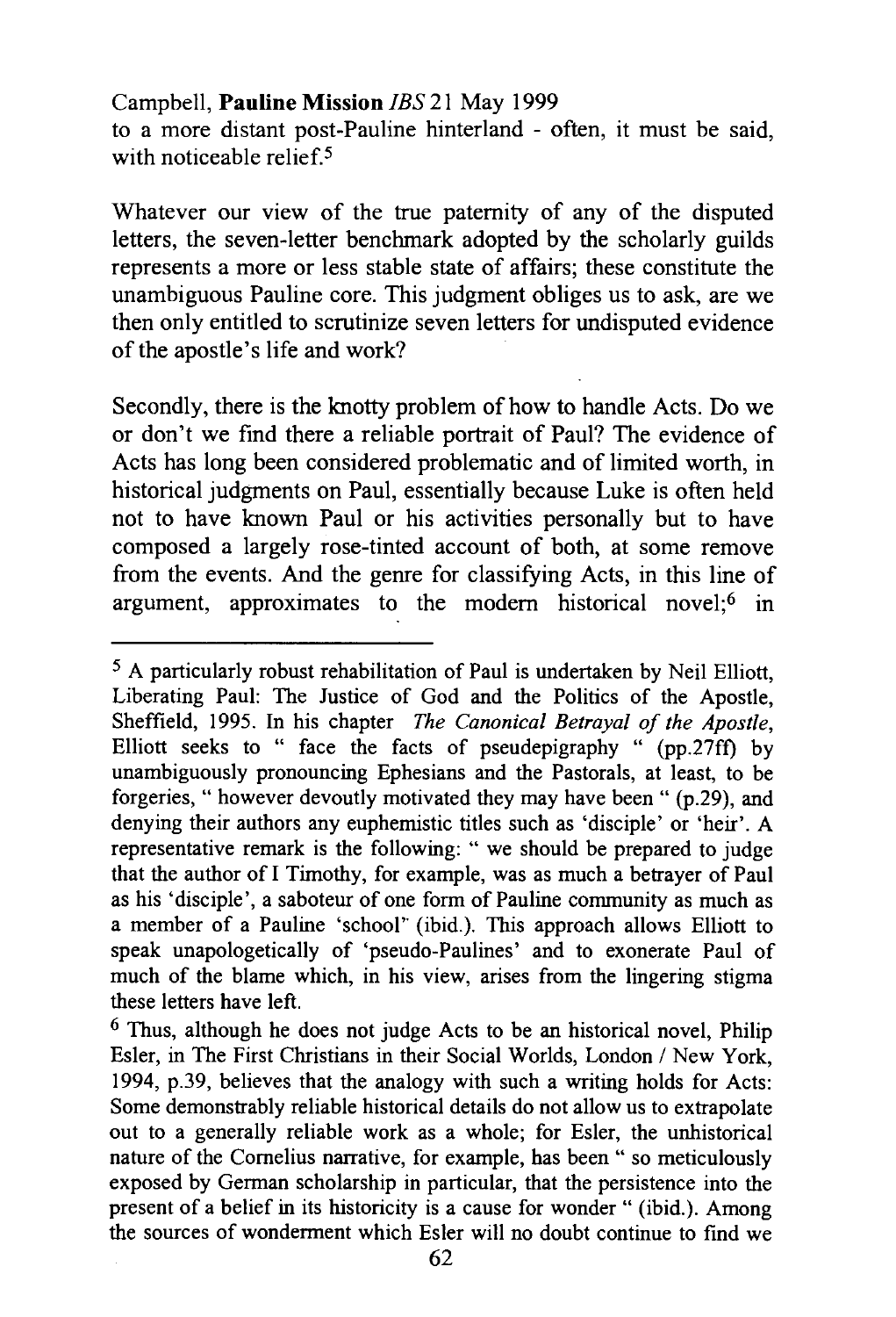Campbell, **Pauline Mission** JBS 21 May 1999 consequence Luke's 'history' strives only, at best, for a certain verisimilitude. Whilst this Acts model is currently under considerable strain, it continues to be frequently assumed or defended. So again, the question for our purposes here is, may we in the circumstances use any data from Acts for investigating the Pauline Mission?

To sum up, we find our chosen route to the heart of the Pauline Mission barred by a rather formidable combination of four obstacles.

1 - our knowledge of the real Paul and his real apostolic ministry proves, in fact, to be quite limited;

2 - maximizing what we do know is not simply a matter of combining Luke-on-Paul with Paul-on-Paul, for such harmonization is extraordinarily difficult;

3 - the various problems posed by certain of Paul's letters lead many to the conclusion that they were written by other hands than his;

4 - the Lukan Paul is customarily adjudged to be a late and partisan portrayal of the apostle.

Another way of describing these obstacles is to say that New Testament scholarship today confronts us with several different Pauls. The pages of our New Testament show us, at one and the same time:-

(a) - a Paul who wrote some letters (here, we have called him Paulon-Paul);

(b) - a Paul in whose name and style others wrote letters reminiscent of him (we might call him Paul-after-Paul?);

( c) - a Paul who is a kind of hero in Acts (here, we have called him Luke-on-Paul).

Putting things in this way, we would have to go on and add at least one additional Paul- the one found in II Pe. 3:15,16, where mention is tantalisingly made of difficult passages in Paul's letters and of

may cite Ben Witherington's socio-rhetorical commentary on Acts, Grand Rapids / Carlisle, 1998, pp.339ff!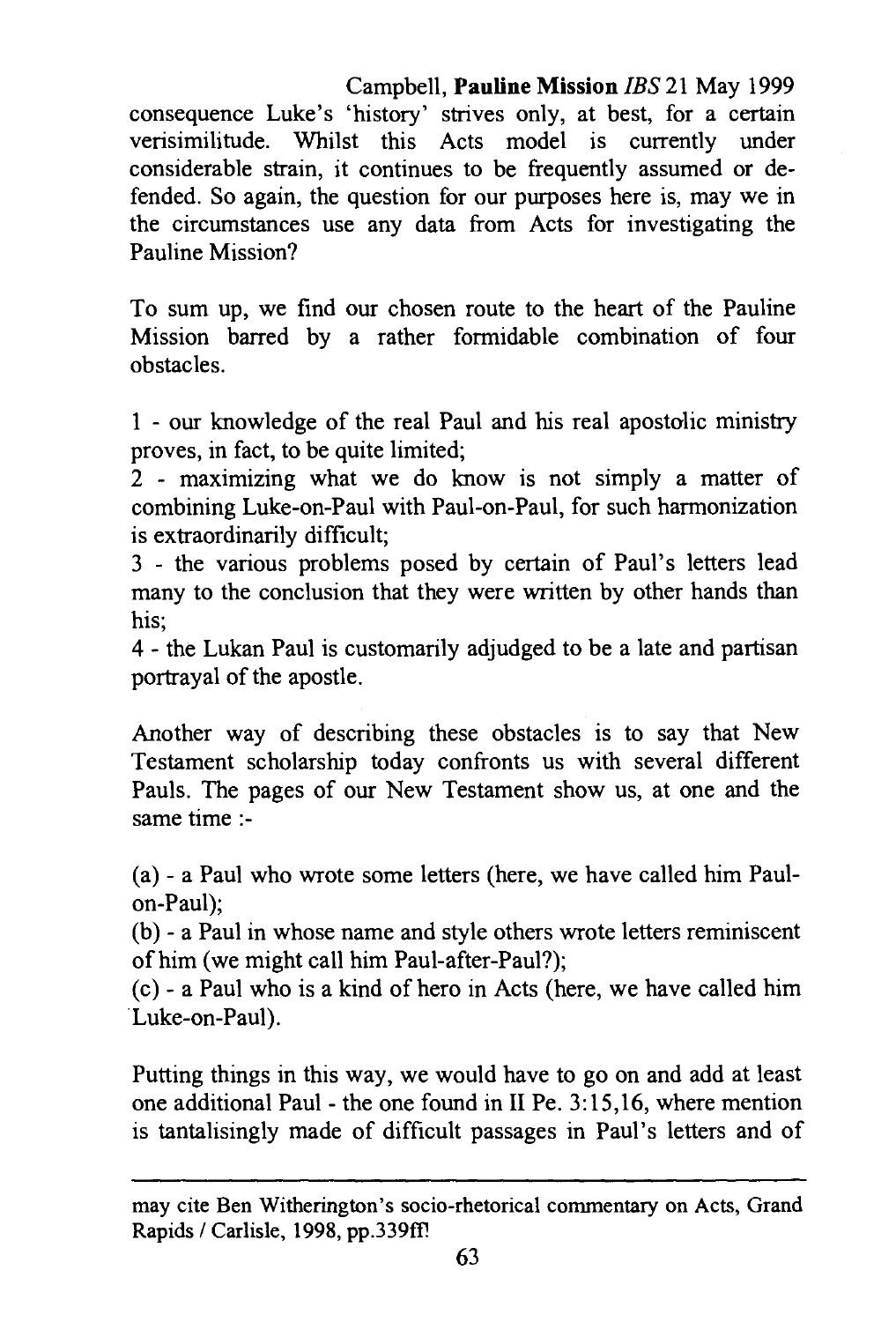how the untutored may twist them! And even with four such identifiable Pauls already, his influence is not thereby exhausted; many would acknowledge that a Pauline shadow falls across Hebrews and I Peter (positively) and also James (negatively). At this point, one could be forgiven for abandoning all hope of ever saying anything at all about the Pauline Mission, let alone about what might lie at its core! For, how are we to identify the real Pauline Mission if there is such difficulty in getting the real Paul to stand up?

On the understanding that blocked roads are for clearing, we might nevertheless, at this juncture, want to attempt the foolhardy thing and set about trying to remove the debris that much mainstream scholarship seems to have littered across our path. For instance, by bringing in heavy machinery from those who have been patiently bulldozing the crumbling Haenchen paradigm on Acts.7 Or, by putting back upright at least some of the fallen Pauline letters, such as perhaps Colossians<sup>8</sup>, II Thessalonians or II Timothy.<sup>9</sup> Or again, by opening an agreed corridor through the rubble with the help of some minimum consensus on a Pauline chronology.<sup>10</sup> However,

<sup>7</sup> The twenty-five essays in Witness to the Gospel: The Theology of Acts (eds. I.H. Marshall and D. Peterson), Grand Rapids / Cambridge, 1998, clearly represent an altogether different consensus that makes the older German-generated paradigm look decidedly *passe.* 

<sup>8</sup> P.T. O'Brien's brief discussion on authorship in his article on Colossians in DPL (op.cit.), pp.150-2 is a good starting-point for reviewing the case for reading the letter as genuinely Pauline, as O'Brien himself did in his 1982 commentary. A contrasting theological case for a post-Pauline origin has recently been assembled by A.J.M. Wedderburn, The Theology of the Later Pauline Letters, Cambridge, 1993, pp.3-71.

<sup>9</sup> Jerome Murphy-O'Connor, Paul: A Critical Life, Oxford, 1997, argues that "realistically, the only scenario capable of explaining the acceptance of the Pastorals, is the authenticity of one of the three letters " (p.357). Murphy-O'Connor follows M. Prior, Paul the Letter-Writer and the Second Letter to Timothy (JSNTSup 23), Sheffield, 1989, and separates II Timothy from the allegedly homogeneous block of three Pastorals; he then uses the letter to illumine the final phase of the apostle's life and work (pp.357-368).

 $10$  Such as that carefully and suggestively assembled by Rainer Riesner, Paul's Early Period: Chronology, Mission Strategy, Theology, Grand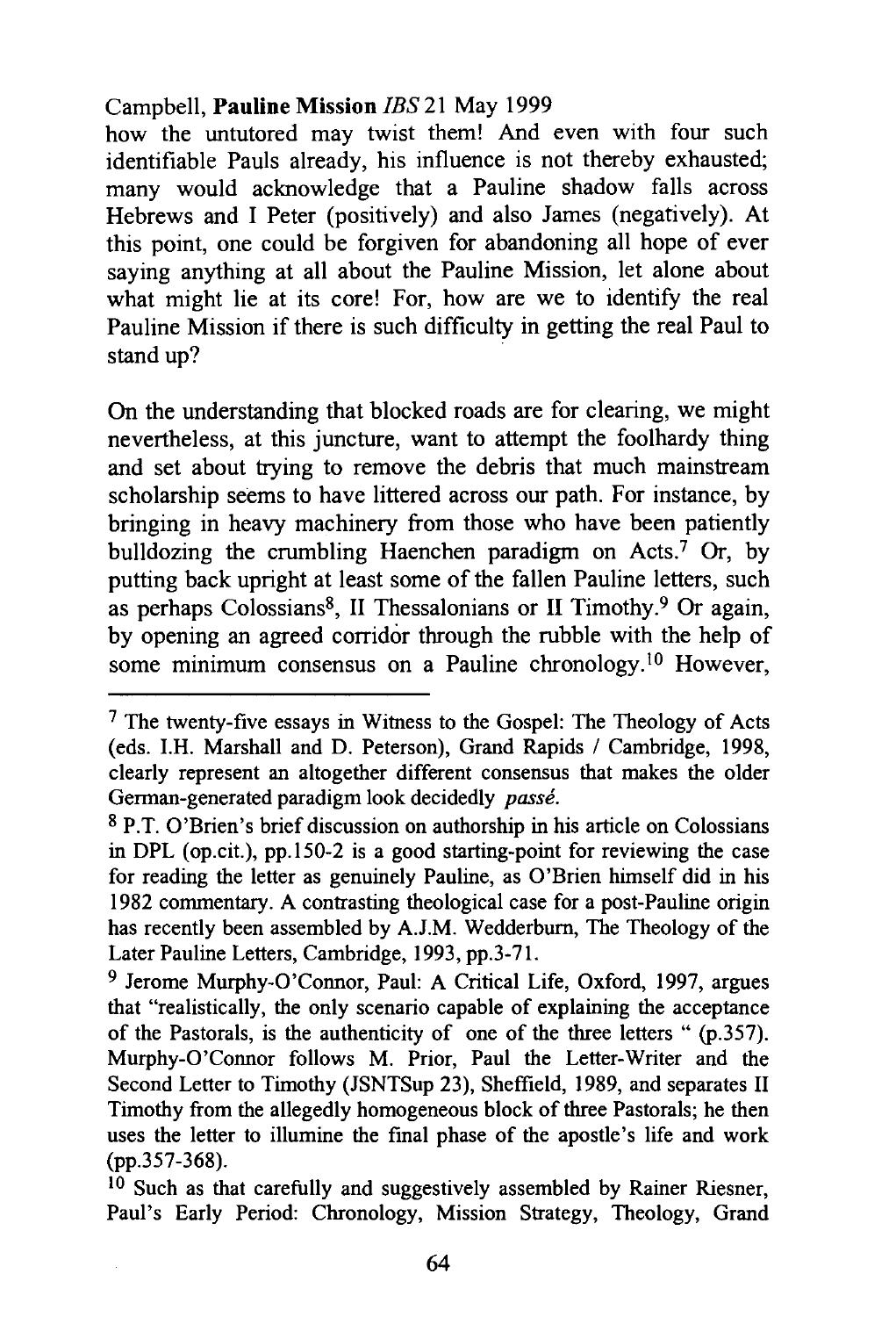Campbell, **Pauline Mission** JBS 21 May 1999 others are actively engaged in all of these clearing operations and, given the 'listed building' status of many old paradigms, completion of the work of demolition and rebuilding could be held up for some time yet.

Meanwhile, we propose simply to hurdle all the barriers and run on. Our purpose, here, is to investigate the struggle for the progress of the Gospel which we consider to lie at the very heart of the Pauline Mission. Despite influential arguments to the contrary, we consider that it is methodologically appropriate to sift *all* the available evidence. Since the New Testament Canon offers thirteen letters to individuals and to ecclesial communities bearing Paul's name and since much of Acts is devoted to Paul's missionary activities, all this material has some relation to the Pauline Mission, and everything should be taken into account. Ours will therefore be a thematic sort of synoptic reading: Accordingly, in view of the critical constraints, our strategy will be to ask an identical question of the various different Pauls.

Our method, in this essay, will entail beginning with an uncontested letter of Paul the apostle in which may be found, unambiguously expressed, a concern for the advancement of the Gospel, couched in terms of combat. Next, we will necessarily locate the same issue in a letter of Paul which specialists often label deutero- or post-Pauline, and assign to some unknown disciple. And lastly, we will demonstrate that the Lukan Paul shares a similar concern, in a comparable context of struggle. We are asking, is there not a way to follow the trajectory of this struggle for the Gospel's advance by traversing all the various parts of the Pauline tradition in the New Testament? And if so, is there not a cumulative argument for recognising this struggle for progress as being something of central importance for the work undertaken by Paul and his co-workers? If such a trajectory exists, then it may be that some of the rubble allegedly strewing the path may clear itself away.

We propose to ask our question first of the letter to the Philippians; though there are some difficulties about its final form, this letter is

Rapids / Cambridge, 1998 (ET and partial revision of Die Frühzeit des Apostels Paulus, Tiibingen, 1994).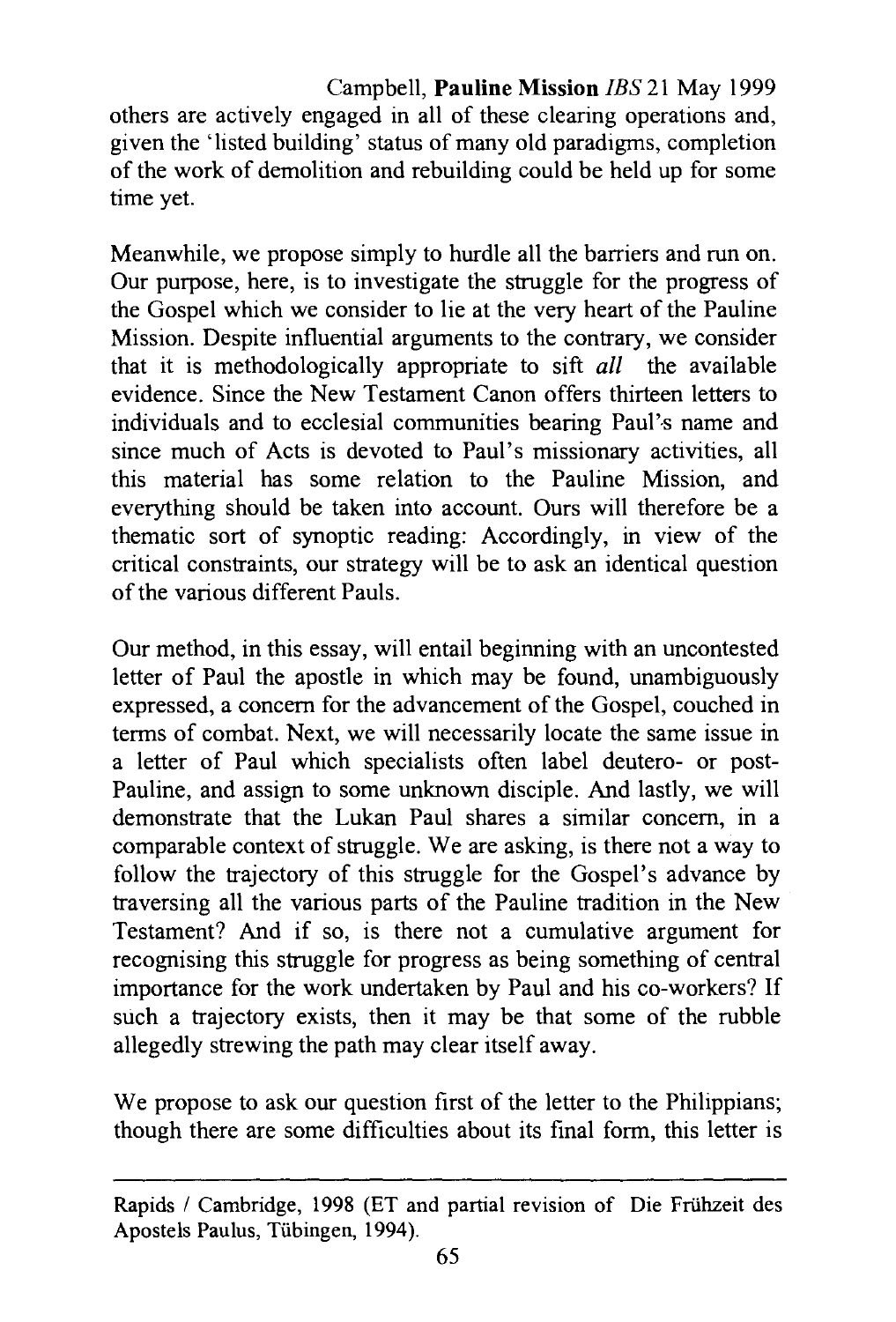incontestably from Paul himself and bears witness to arguably the most intimate apostle-to-church relationship of all the communities he founded. As for the Acts of the Apostles, we will consider the episode that recounts the arrival of Paul, Silas and Timothy as missionary preachers in the same location, Philippi; it will be remembered that this is, moreover, the first Acts narrative where events are recounted in the first person plural, that is, an account where the author purports to have been personally present, or incorporates an eye-witness source, or else pretends one or other of these. Finally, the second letter of Paul we will examine, thought unassailably post-Pauline by most modem scholars, is I Timothy: and we simply recall, at this point, that Philippians has as its joint senders Paul and Timothy, that the latter is shown by Acts, too, to have been a close collaborator of the apostle, and that there is a good case for some, at least, of II Timothy having been part of correspondence in which Paul bequeathed a genuine legacy to his younger lieutenant.

Our investigation will therefore mainly concern one Pauline church - at Philippi, in Macedonia - and two key members of the missionary team that came there with the good news of Jesus, Paul and Timothy. However, we will try, as far as space permits, to indicate the wider contours of our chosen theme as they define the broader terrain of the rest of the letters and Acts.

We may begin, then, with Paul's letter to the church at Philippi and consider without further ado the use made here of the notion of 'progress'. The word  $\pi \rho o \kappa \omega$  is infrequent in the NT, used once by Luke in his infancy narrative (Lk.2:52) and the remaining eight times by Paul; the distribution of these occurrences is a strict fiftyfifty of the undisputed and the contested letters, but significantly, five of the eight uses are found in the letters to Philippi and I and II Timothy (Gal:14; Ro.13:12; Ph.1:12,25; et I Ti. 4:15; II Ti.2:16; 3:9,13 <sup>11</sup> ). To the Philippians Paul speaks of their personal progress

<sup>&</sup>lt;sup>11</sup> προκόπτω, in the last three cases, has a negative implication, for the progress is not that of the Gospel, as in Philippians, but that of heresy, which is therefore no progress at all; the word's meaning is thus defined, in II Timothy, by its association with the  $\Pi \lambda \alpha \nu \alpha$ - word-group. Compare G. Stählin, in TDNT, vol. VI, pp. 715, 6.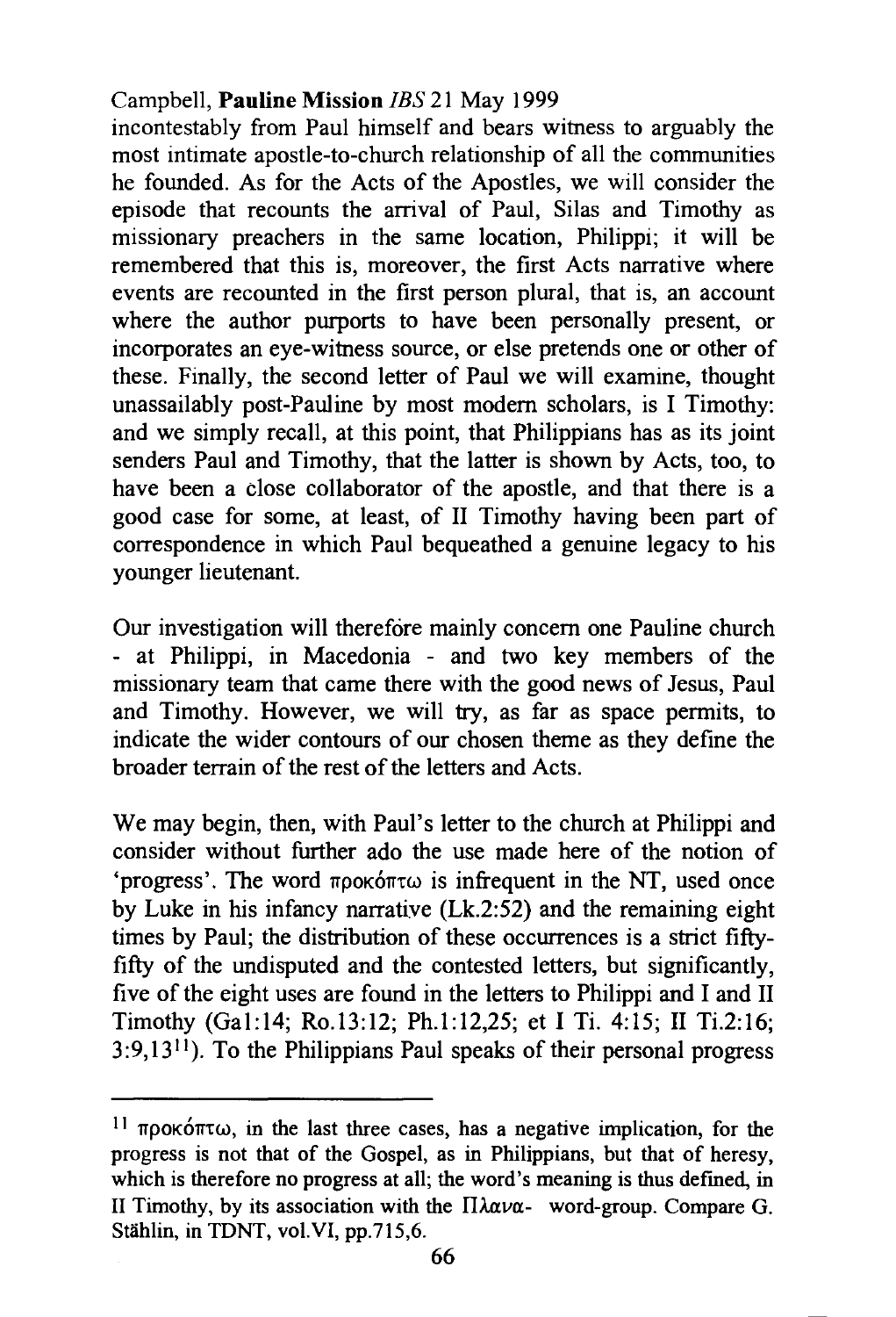and joy in the faith  $(1:25)$ , having already used the very expression 'the progress of the Gospel', phrase which he appears to have coined himself for the occasion, in 1: 12; whatever else this tightlypacked phrase may mean, in context it certainly hints at a close linkage between mission and suffering, between the power of the Gospel and the pain of its bearer, between growth in faith and increase in affliction.

This 'progress of the Gospel', by which Paul interprets what has befallen him, is therefore paradoxical in character. For Paul apparently intends the expression to interpret a state of affairs where he, as a prisoner, is unable to make any obvious advance. As he writes, the indefatigable evangelist that is Paul is under arrest and deprived of his freedom of movement; one would therefore tend to think that Paul has left the battle, that his missionary impetus has ground to a halt, that the spread of his Gospel has been unceremoniously and effectively stopped. Paul himself, however, reads the situation quite differently and insists that things are moving forward just the same, for two reasons: In part, because it is universally accepted (so he argues) that it is for Christ that he is in chains  $(1:13)$  - in other words, his incarceration speaks missionary volumes; and in part, because the local Christians, whatever may be the place of imprisonment, have been emboldened by his public testimony to speak up fearlessly themselves for the word of God (άφόβως τον λόγον λαλείν, 1:14).

In this letter to the Philippians, it is this paradoxical quality of real progress out of apparent regress which connects the theme of the Gospel's advancement with its corollary, the evangelical and apostolic struggle. Some fellow-believers are taking advantage of Paul's fetters by rivalling his apostolic proclamation of the Messiah Jesus, and thereby causing him pain  $(1:17)$ . As for his own combat, it may be that it is approaching its end; Paul wonders out loud whether he will be condemned and so, by dying, win through to Christ,  $\omega f$ r whether he will be spared to pursue his efforts for the progress of the Gospel. Opting confidently for the latter possibility of staying alive and pressing on, in which case, he tells them, his remaining with them will contribute είς την ύμων προκοπήν και  $\chi \alpha \rho \dot{\alpha} \nu$  the  $\pi$  ( $\sigma \tau \in \omega \zeta$ , 1:25, he calls upon the Philippian Christians to stick to their guns and to fight as one man  $(\mu \hat{a} \psi \psi) \hat{\eta}$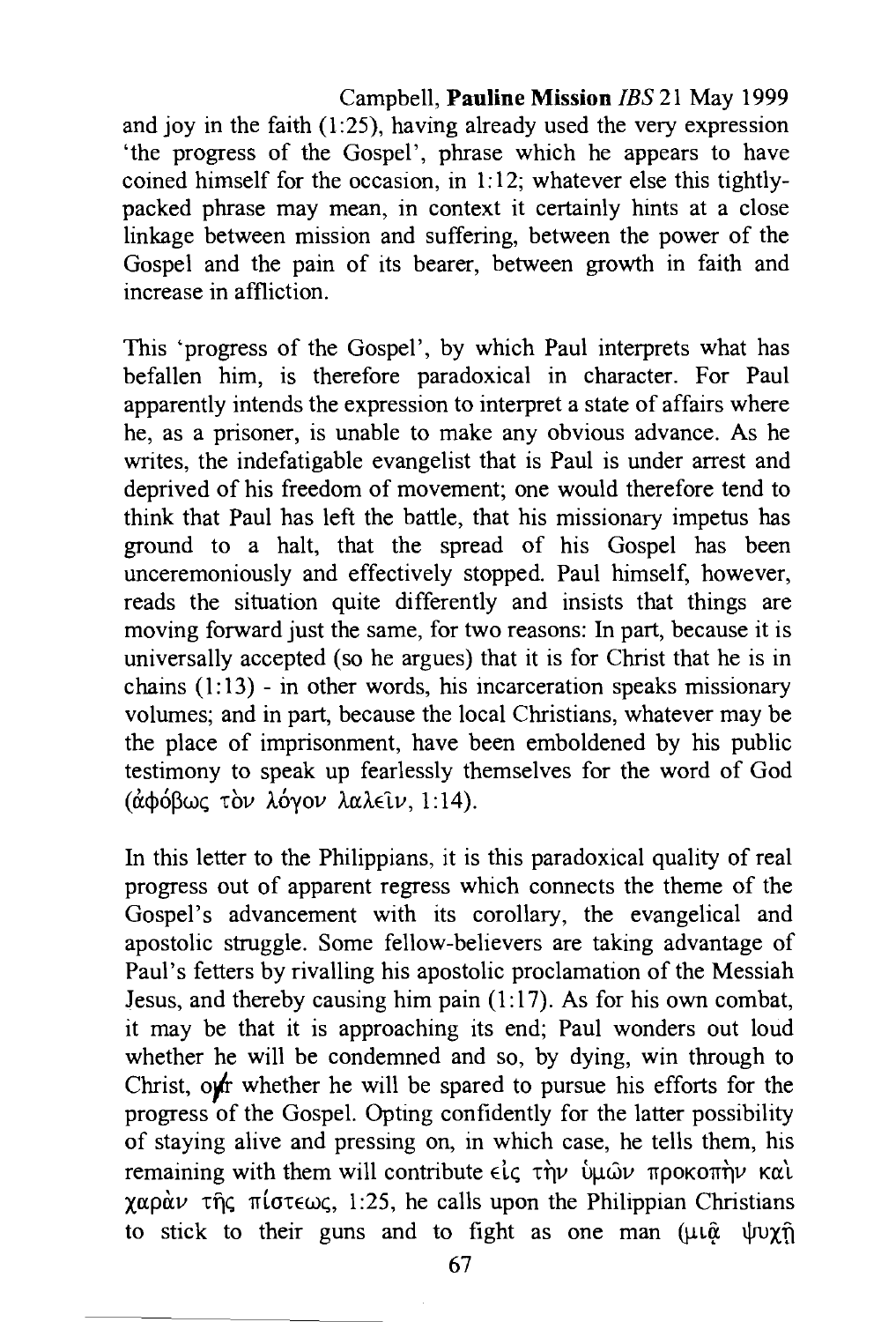$\sigma$ UVa $\theta$ λοῦντες) for the faith of the Gospel, not letting their adversaries intimidate them, and showing themselves to be ready to suffer for the Christ (πάσχειν ... τὸν αὐτὸν ἀγῶνα «χοντες), by carrying on the same struggle that they have seen Paul undertake and that he is engaged in even yet (1:27-30). Here, the image of  $\alpha y \hat{\omega} v$ , for Paul, stands for what Stauffer calls " the conflicts and sufferings of the Christian life... under the sign of the cross." $12$ 

When Paul comes to speak of Epaphroditus, messenger and link between apostle and church, he does so in terms which qualify the Philippian emissary, like Archippus in Philemon 2, as a companion at arms (συνεργός and συστρατιώτης,<sup>13</sup> 2:25,30) who had risked his life for the Gospel cause. And subsequently, Paul exhorts the Philippians, at the point they have attained, to continue advancing together with him ( $\sigma \tau \circ \chi \in \mathcal{W}$ , 3:16 - the connotation, here, could be the literal one of a battle-line), a progression for which the example of the Pauline apostolic team's behaviour is to serve them as a rolemodel for imitation  $(3:17)$ . In raising the question of the relationship between two female believers, Euodia and Syntyche, Paul encourages the two women to be of one accord and describes them as Christian women who have fought alongside him for the Gospel (έν τω εύαγγελίω συνήθλησάν μοι, 4:3). A final example which belongs to the register of struggling for the advancement of the good news concerns the famous missionary and combative

<sup>12</sup> TDNT, vol.1, p.139.

<sup>&</sup>lt;sup>13</sup> On the curious basis that Paul's use of the  $\sigma\tau\rho\alpha\tau$ - root vocabulary in II Co.10:3-6 is exceptional, being in this case a non-polemical context (!), Bauernfeind (TDNT, vol. VII, p.710) is unable to grant the word here more than a *general* reference, synonymous with συνέργος. This obliges him to dub συστρατιώτης in Ph.2:25 and the parallel designation of Archippus in Phm 2 as unusual, and to leave the use of  $\sigma$ τρατεύομαι in I Co.9:7 out of the reckoning, as being too *general!* The argumentation seems to be directed at ensuring that, when considering the Pastorals (p.711), he can claim that the use of the word-group " for the conduct of Christians " is transferred (that is, late and non-Pauline), while having to admit that the usage of  $\sigma \tau \rho \alpha \tau \in (\alpha \text{ in } I \text{ Ti.1}:18,9 \text{ at } \text{least is } general \text{ and that in } II \text{ Ti.2}:3-7$ , whilst less *general*, it is reminiscent of I Co.9:7! This convoluted reasoning, making even an undisputed Paul say less than he actually says, is simply extraordinary!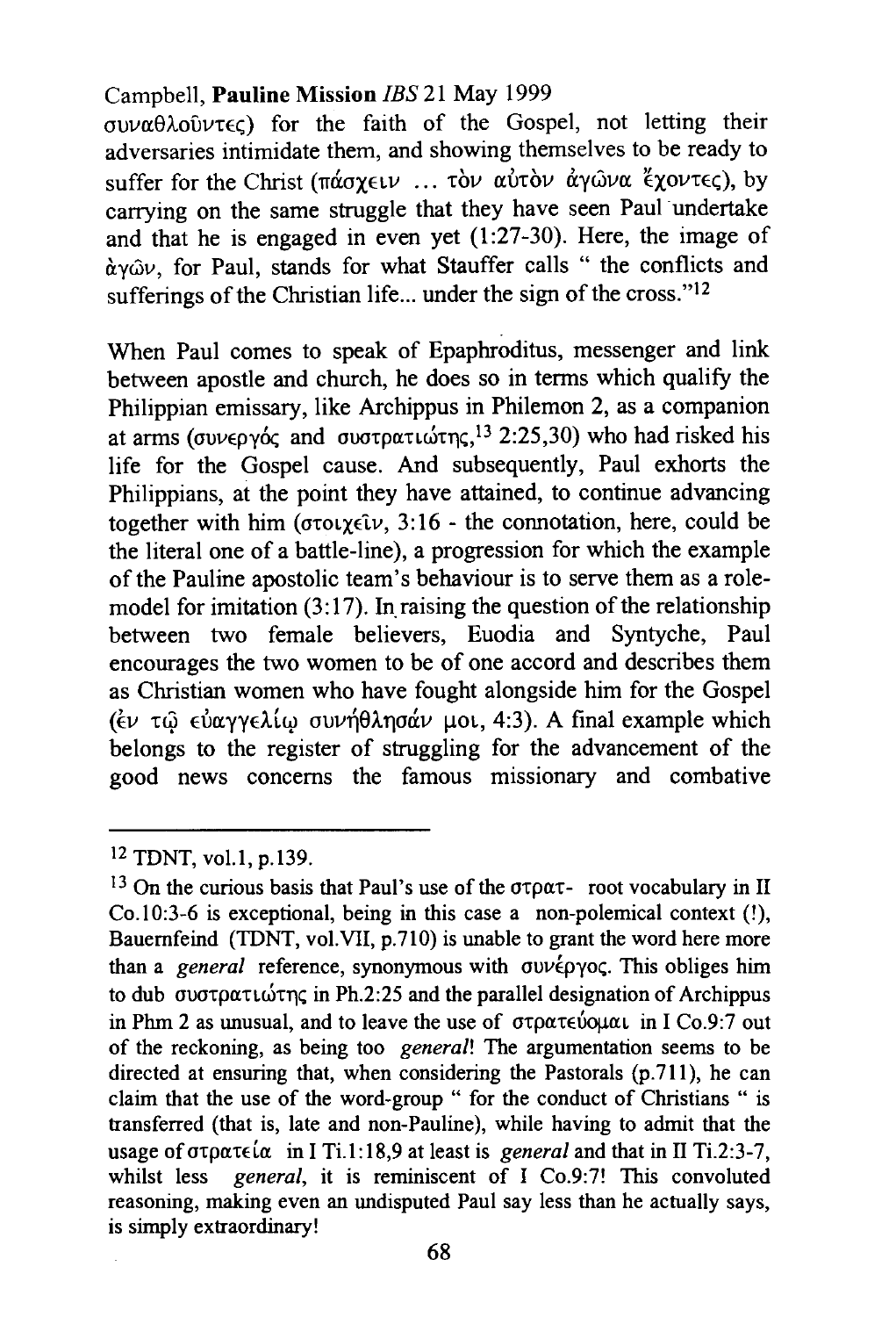utterance which typifies the preceding references, namely that Paul can manage anything  $(I \text{ or } \omega)$  through the One who gives him the strength  $(4:13)$ .

It may fairly be said that, whereas the threat of death hanging over Paul and the deep concern he has for his churches are sufficient to justify the space given, in this letter, to the struggle for the progress of the Gospel, they nonetheless fall short of explaining the theme satisfactorily. Instead, we need to recognize that there is a backdrop of common experience. If Paul takes the time to inform the Philippians of his current struggles, it is undoubtedly because they, of all people, are well able to understand. This is the case, not only because, as he expressly says, they are the only church to have had an active participating role ( $\epsilon$ KOLV $\omega$ Vno $\epsilon$ V) with him in the proclamation of the Gospel (4: 15, 16), but also because of a kind of *entente* which marks the whole tone of the letter and which requires adequate explanation.

For that necessary clarification, we may profitably turn to Acts 16. There, in Luke's account of the beginnings of the Gospel proclamation in Philippi itself, we find an evocation of what remains unexpressed (because it goes without saying) in Paul's letter. Prevented from pushing farther into Roman Asia, the missionary team had aligned its prospects with Paul's vision and crossed the Aegean for Macedonia. We may notice, in passing, that this constitutes an important new phase, a new bridgehead, in the ongoing adventure recounted by Luke of how the good news of Jesus travels from Jerusalem to Rome. One among the various objectives the author of Acts sets himself is surely that of showing the successful onward march of the Word, finding an ever broader hearing among the citizens of the eastern and northeastern Mediterranean area, spawning new disciples and causing the Church to proliferate (Ac.6:7; 12:24; 19:20). In chapter sixteen, we should carefully note the especially numerous references to the proclamation and the reception of the preached Word (Ac.16:6, λαλήσαι τον λόγον; v.10, ευ' αγγελίσασθαι, v.13, έλαλούμεν; v.14,  $\H$ κουεν, ης ο κύριος διηνοιξεν την καρδίαν προσέχειν τοις λαλουμένοις υπό του Παύλου. v.17, καταγγέλλουσιν υμιν *δ*δόν σωτηρίας; v.21; v.32, ελάλησαν αύτω τον λόγον του Kup(ou.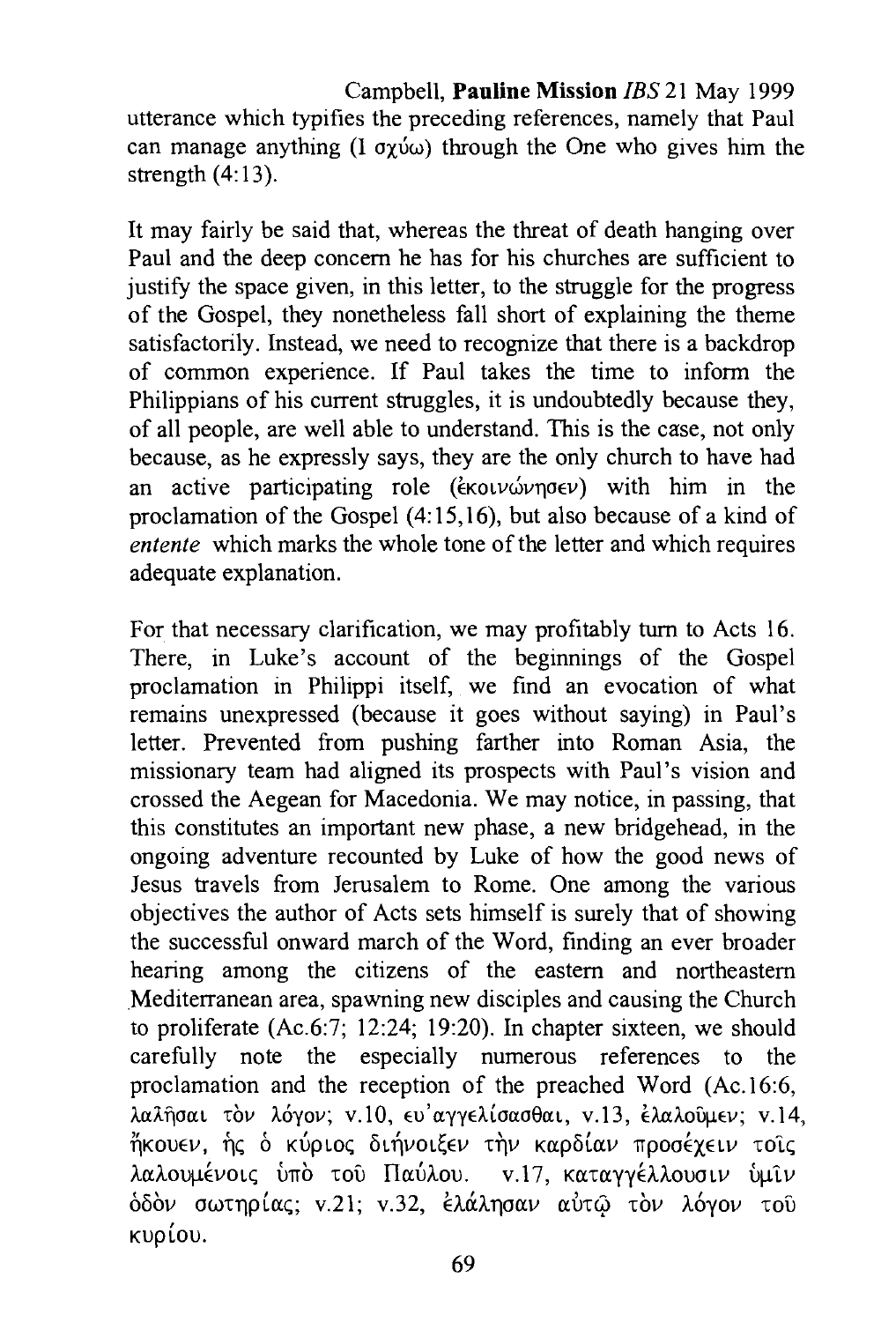For the missionaries' arrival in Philippi, a crucial new development in the Word's westward expansion, Luke has chosen to relate three instances of effective, apostolic preaching: The first concerns, as hearers, the women who gather at the place of prayer outwith the walls, and includes in particular the response to the Word made by one of their number, Lydia, involved in the purple trade; the third brings about the conversion, in spectacular circumstances in the middle of the night, of the gaoler and tells of his entry, with the members of his family and home, into the household of faith. In between these two occasions for sharing the message of the Gospel, however, is sandwiched a word of exorcism in the name of Jesus, directed at the slave-girl possessed by Python, which provokes the arrest of Paul and Silas. As centre of the Pauline Mission as it impacted Roman Philippi, Luke has therefore located a powerful pronouncement that provokes a fracas, summary (in)justice and an imprisonment. As with other stages in the Word's advance, Luke is content only to report on the founding of the church at Philippi, leaving the sequel to the *story* untold; but the origins of that church have, at their core, trials encountered and overcome and a battle joined and won, all for the cause of the Word.

It is this very church at Philippi which, year upon year, will fight as one for the very same Gospel cause and will, in due course, receive from its founder a letter, written in yet another prison. It follows that, from its very inception, this church at Philippi was characterized by an awareness that the progress of the Gospel, through the overcoming of whatever obstacles presented themselves, lay at the heart of their apostle's vocation and mission, as well as of their own Christian experience; the reference to their unique involvement with Paul from the very start  $(4:15,16)$  says as much. When Paul talks of the fight of faith, they are well placed to comprehend what he is talking about, for his experience and their own are closely intertwined.

But here we pause to take account of Timothy. As Luke has it (Ac.16:1-3), Timothy was recruited by Paul at Lystra (in Lycaonia, or southern Roman Galatia) and joined the apostolic team as a coworker just prior to the episode at Philippi. Of Timothy Paul says, in his Philippian letter, that he is the only colleague really to have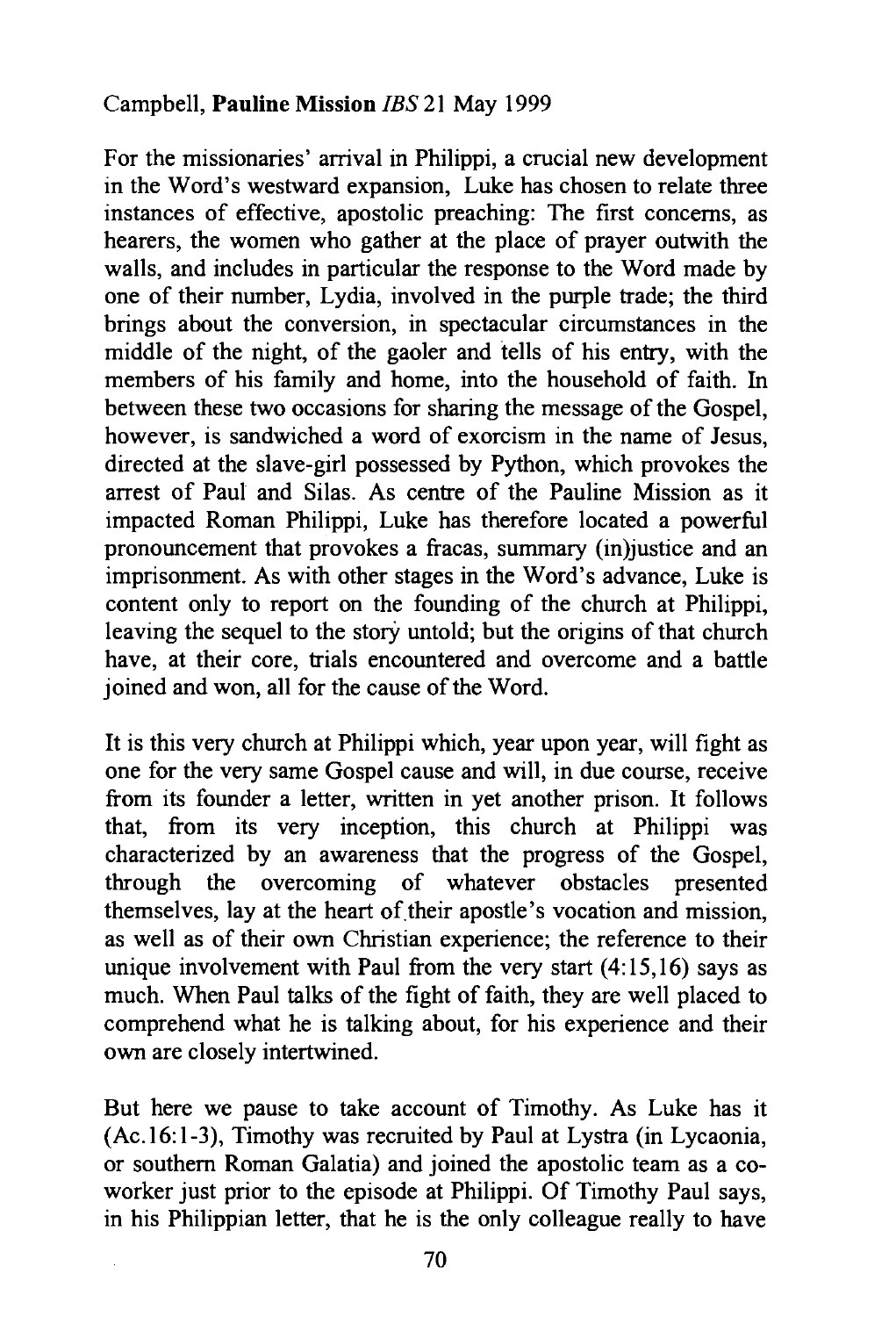Campbell, **Pauline Mission** JBS 21 May 1999 given himself over with Paul to the selfless service of the churches and the Gospel ( $\epsilon$ δούλευσεν είς το εύαγγέλιον, 2:22), as the Philippians themselves well know and can testify. Or, as Paul puts it to the Thessalonian Christians, Timothy is a collaborator ( $\sigma$  $\nu$  $\epsilon$  $\sigma$  $\gamma$  $\sigma$  $\epsilon$ ) with God for the Gospel of Christ (I Th.3:2) who, in time, as a  $\delta$ ιακονούντος. (Ac.19:22) and veritable right-hand man to Paul, will be capable of being given the direction of more than one Christian community.

When we turn to I Timothy, we find several passages where Paul makes - or is said to make - a number of recommendations to Timothy, details which are sometimes conceded, by those who deny Pauline authorship, as possible reflections or extracts of genuine letters now lost. Amongst these injunctions to Timothy are certain declarations that are of interest to our present concern: Paul recommends that Timothy fight the good fight ( $\sigma$ tpate ioual /  $\sigma$ to $\alpha$ te $(\alpha)$ , holding the faith and a good conscience (1:18,19) - for if we work on and struggle on ( $\kappa$ o $\pi \alpha \omega / \dot{\alpha}$ yov $\iota$ Cou $\alpha$ . 4:10), this will testify that we hope in a living God; furthermore, Paul exhorts Timothy to knuckle down to his ministry, so that his personal progress ( $\pi$ poko $\pi$ *n*), as an exemplar for the truth of the Gospel, might be evident to everyone (4:15). One last time, Paul returns to the same theme: Fight the good fight (this time,  $\dot{\alpha}$ *yωv* (ζου τὸν  $\kappa \alpha \lambda \dot{\alpha} \nu \dot{\alpha} \nu \alpha$  of faith and grasp hold of eternal life to which you have been called (6:12). Paul speaks to Timothy as to a resistance fighter. If he, Paul, carries the daily burden of the welfare of the churches  $(II \text{ Co.11:28})$ , Timothy is, for Paul, the only one to be found, as we have already noted, to share this solicitude (2:20,21). It is no surprise, then, that Paul should reserve for Timothy the charge of fighting the good fight of faith  $(I \text{ Ti.} 1:18, 19; 6:12)$ .

For clarity's sake, we may anticipate a wider reference to the whole Pauline corpus and refer to II Timothy at this stage. Whatever the precise link between the two letters to Timothy, en examination of the second at this point confirms what the first has already made clear: Paul who, after maybe fifteen years of working with Timothy, hands responsibility over to him as a father might to his son (II Ti.2:1), exhorts his younger second-in-command to be prepared to suffer like him, if necessary, for the Gospel's sake (initially, in 1:8,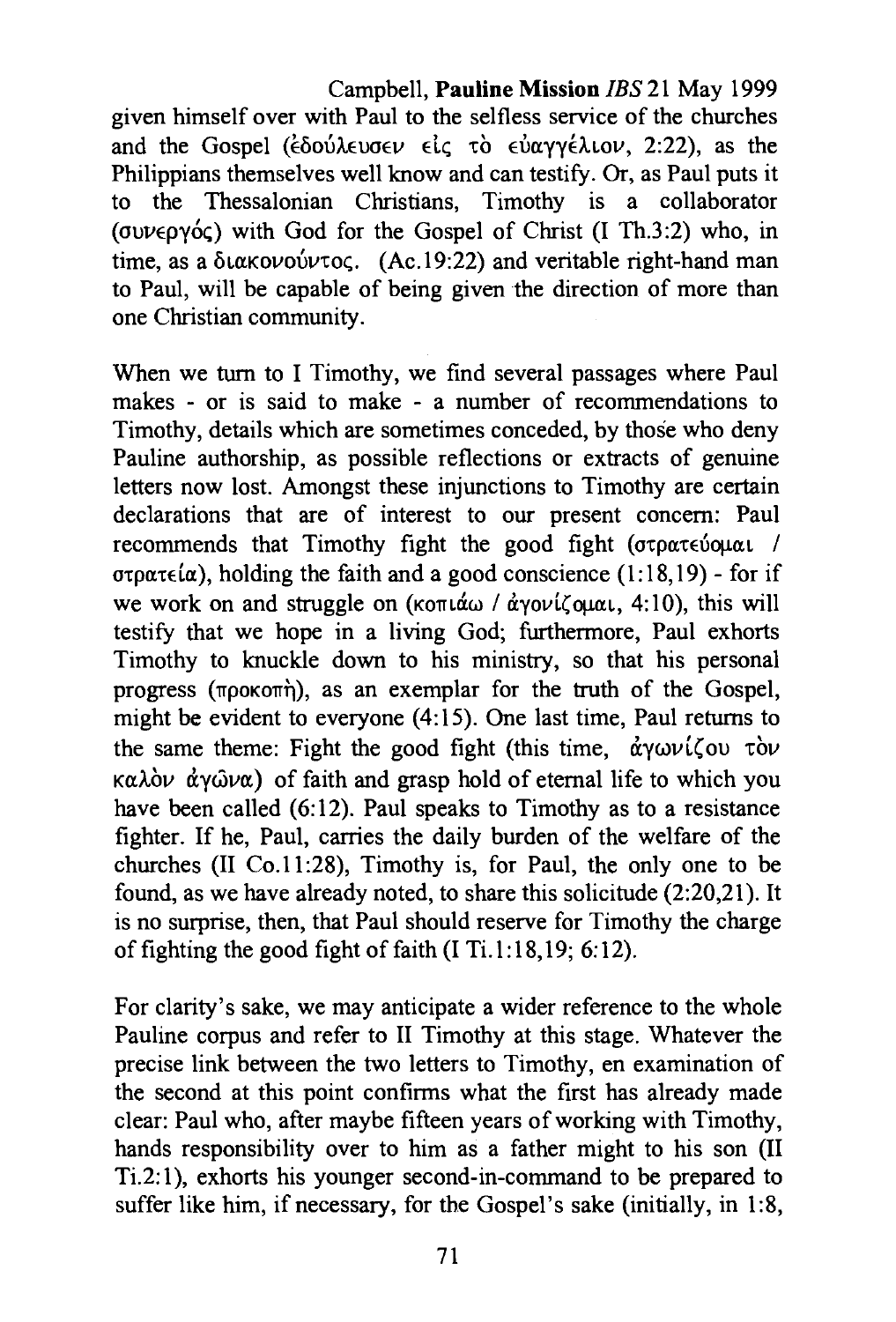συγκακοπάθησον τω εύαγγελίω), developing the idea of suffering as a struggle (συνκακοπάθησον ώς καλός στρατιώτης / στρατευόμενος, 2:3,4).

As to the Philippians, Paul can speak to Timothy of offering himself as a sacrifice to God: Έγω γάρ ήδη σπένδομαι (II Ti.4:6) takes up the similar image for apostolic self-giving and service of σπένδομαι έπι τη θυσία και λειτουργία της πίστεως υμών. (Ph.2:17).14 And like the Philippian church, no stranger to the opposition amidst which it was born, Timothy, who had witnessed and participated in Paul's trouble-laden ministry from that same point onwards, could appreciate, as they did, an appeal to take up Paul's arms, as it were, of the faith: Though Paul's combat draws to a close, τὸν καλὸν ἀνῶνα ἠνώνισμαι (II Ti.4:7), Timothy's struggle carries on.

Before broadening our purview to include the rest of the evidence that would tend to reinforce or corroborate what we have found, let us briefly recapitulate. We have so far focussed almost exclusively upon Roman Philippi, the Philippian church, Paul who first brought the Gospel there and eventually wrote that church a letter, and Timothy who was his associate for both the early preaching and the later letter. The rapprochement of the various data has meant tracing a precise trajectory through a genuine Pauline letter, then backwards, via the Acts account, to the antecedent founding of the community addressed, and forwards, through a possibly post-Pauline letter, to the stage - whether contemporary or remembered where Paul is decreasing and his associates, like Timothy, increasing. Although recent canons of historical research upon the New Testament often differentiate between the good, primary evidence to be garnered from an authentic Pauline letter, and the less useful secondary, problematic testimony of the pseudo- or post-Paulines or of a tendentious Acts, we have simply found that Paul-on-Paul, Paul-after-Paul? and Luke-on-Paul all speak essentially with one voice in this case.

 $14$  "The form of the conflict is supremely suffering... and the meaning of suffering is sacrifice ", Stauffer, op.cit., p.139.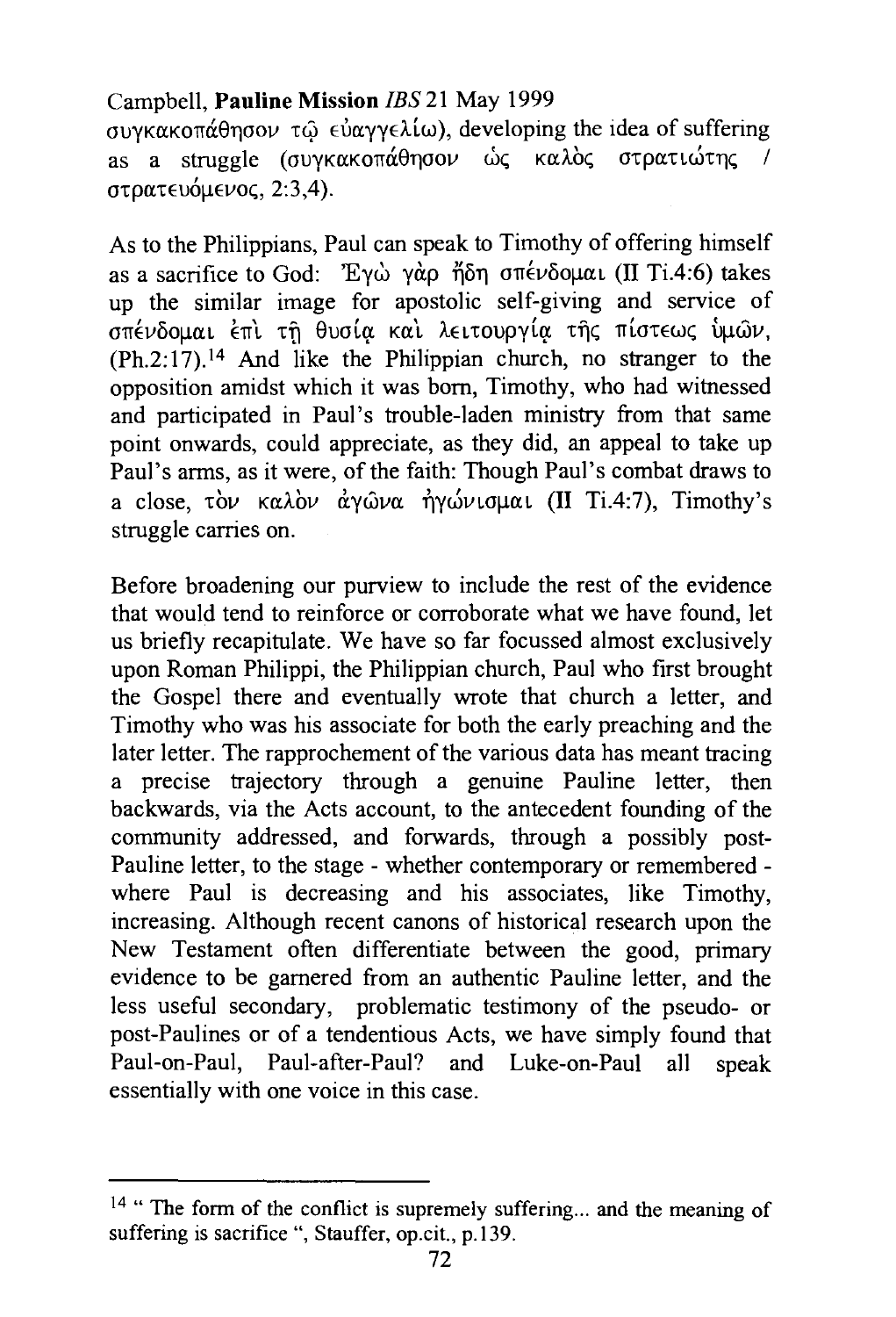We have allowed the three documents to illumine each other's more limited exposure of a quite specific common theme, in such a way as merely to accumulate the relevant details and allow them to contribute to a unified picture. It seems that, even if Acts and one or more of the Pastorals were, for the usual reasons, to be considerably removed from both the horizon and time of Paul, this has not prevented an authentic element of the Pauline Mission from living on in supposedly post-Pauline or pro-Pauline documents - that element being, in this case, the sense of participating in the Pauline Mission and Gospel as a purposeful struggle to move the proclamation of Jesus forward, a combat for real progress despite apparent setbacks. Paul raises the issue with his converts. Acts confirms that these very converts, in particular, would have understood fully what he was talking about. I Timothy is addressed to a co-worker whose experience, according to both genuine Pauline letters and to Luke, matched that of the apostle and the Philippian church in this matter.

We have considered an aspect of the Mission of three Pauls: an uncontested Paul, who speaks directly of the progress-through-trials of the Gospel in his own undisputed letter to the Philippians; an allegedly embellished Paul, hero of Luke and his church in their day, as characterized by Acts, who is called upon to suffer (fulfilling the Word of Ac.9:16) as he moves on and out in the service of that Word; and a would-be Paul, revered mentor of those who, it is argued, carried on his legacy, constituted his school and wrote in his name after his death, whose advice to his trustee, Timothy, preserves the self-same emphasis of combat for the faith. These three Pauls merge into one when we follow the motif of Gospel progress as spiritually-armed struggle through the primary and secondary witnesses to the Pauline Mission; together, at least as they relate to one key location, one key church and one key fellow-worker, they convey one and the same message.

It is now appropriate to cast our net more widely, and to ask if material consonant with a sense of struggling for the progress of the Gospel has left its mark elsewhere on the remaining Pauline corpus and on the rest of the Acts narrative. The flag is seen still to fly, first of all, at the Pauline frontier; whether or not he wrote Colossians, to a church born out of Epaphras's preaching, the terms of  $Co.1:5,6$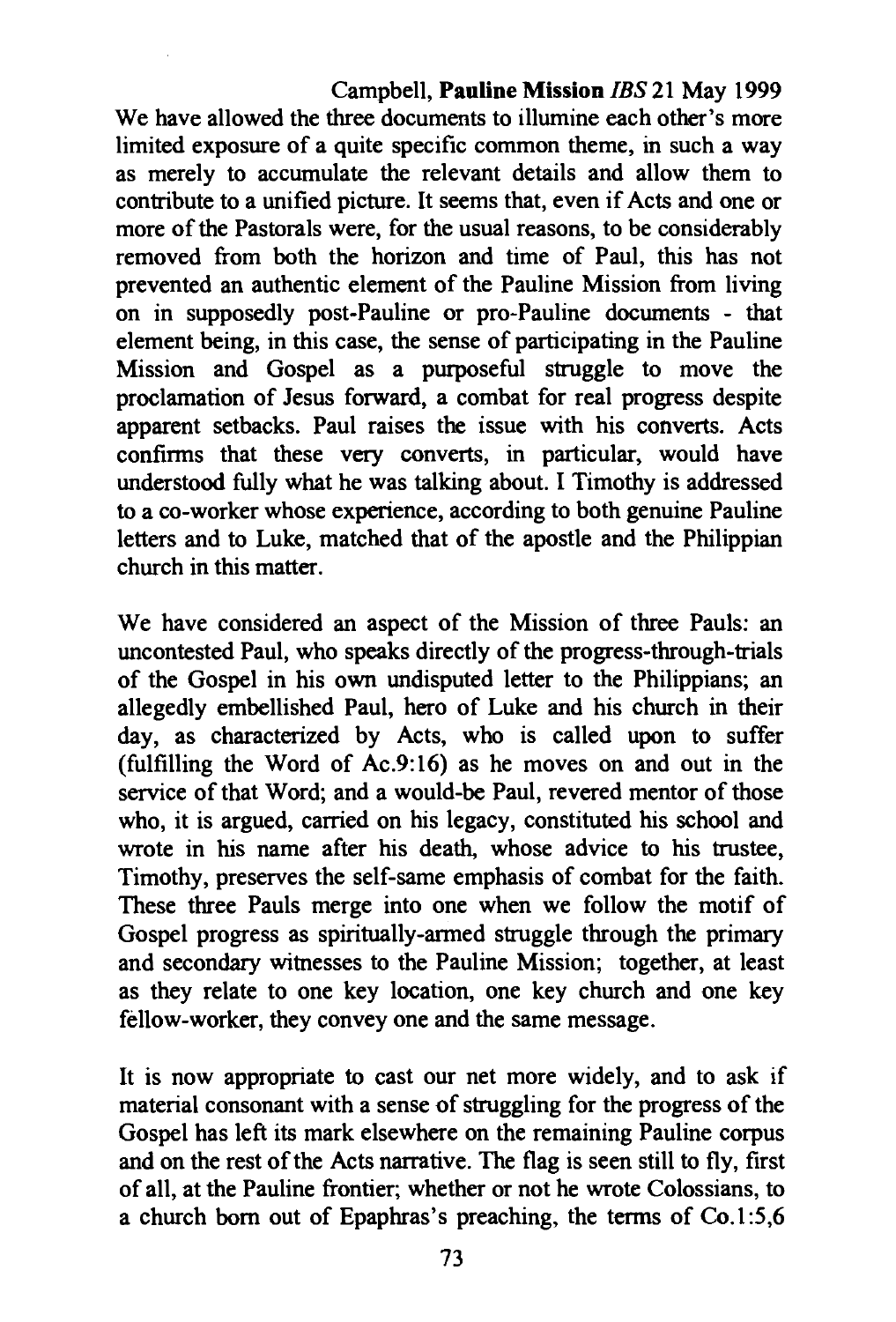already unmistakably reflect the Philippian conviction: the  $\lambda\acute{o}yoc$ της άληθείας του εύαγγελίου (v.5) continually bears fruit and  $increases$  (v.6, καρποφορούμενον και αυξανόμενον). Confirmation comes later, in the expression of the apostolic vocation to suffer for the churches' sake:  $N\hat{v}\nu \gamma\alpha(\rho\omega) \hat{\epsilon}\nu \tau \hat{v}\hat{c}$ παθήμασιν ύπερ ύμων και άνταναπληρω τα ύστερήματα των 8λίψεων του Χριστου έν τη σαρκί μου υπέρ του σώματος  $\alpha$ Úτοῦ, ὅ ἐστιν ἡ ἐκκλησία, Co.1:24, a ministry described in context as a struggle (KOTL $\hat{\omega}$   $\dot{\alpha}$   $\gamma \omega \nu L \zeta \dot{\alpha} \mu \epsilon \nu o \zeta$  1:29, and  $\dot{\eta} \lambda$ *ikov*  $\alpha y \hat{\omega} \alpha$   $\zeta y \omega$ , 2:1). And whether or not Paul wrote a second time to the Thessalonians, the marked progress of their faith and increase of their love ( $\frac{1}{2}$   $\frac{1}{2}$   $\frac{1}{2}$   $\frac{1}{2}$   $\frac{1}{2}$   $\frac{1}{2}$   $\frac{1}{2}$   $\frac{1}{2}$   $\frac{1}{2}$   $\frac{1}{2}$   $\frac{1}{2}$   $\frac{1}{2}$   $\frac{1}{2}$   $\frac{1}{2}$   $\frac{1}{2}$   $\frac{1}{2}$   $\frac{1}{2}$   $\frac{1}{2}$   $\frac{1}{2}$   $\frac{1}{2}$   $\frac{1}{2}$ familiar chord.

Even though labelling as Pauline Colossians as a whole causes hesitation, the use of  $\dot{\alpha}$ YWVL(w -  $\dot{\alpha}$ YWV that we have noted in Co.1:29, 2:1 is obviously an authentic linkage; and Epaphras, apostolic associate, stands with Paul and with the community at Colossae as one  $\dot{\alpha}$ YWVI. OLEVOC UTEP ULWV (4:12). The context, here, is one of prayer, as is also the case when Paul asks the Roman Christians to struggle alongside him (συναγωνίσασθαι, Ro.15:30). Paul describes his work for the Gospel, in possibly his earliest letter, as an  $\dot{\alpha}$ ywv amid perils (I Th.2:2). For Stauffer, " there seems to belong to the whole concept of  $\alpha y \omega \nu \zeta \epsilon \sigma \theta \alpha \nu$  the thought of obstacles, dangers and catastrophes through which the Christian must fight his way."15

The Thessalonians had received and responded to the Word  $\dot{\epsilon}v$  $\theta\lambda\omega\in$   $\theta\lambda\omega\eta$  (1:6), in circumstances Paul compares with those of Philippi (2:2): Indeed, λαλήσαι πρός ύμας το εύαγγέλιον, του θεού έν πολλώ άγωνι is as pregnant a statement of Gospel advance through trials as any other, Philippians included. Just as their apostles had suffered to bring them the good news, and expected to do so again  $(\theta \lambda \hat{\beta} \epsilon \sigma \theta \alpha_1, 3:4)$ , so also the Thessalonian Christians had suffered persecution for living it (2:14) and needed fortifying for the resultant afflictions (3:3). The stability ( $\sigma\tau\hat{\eta}\nu\alpha\iota$ , 3:8) and growth in faith of the Thessalonian church is progress

<sup>15</sup> TDNT, vol.l, p.138.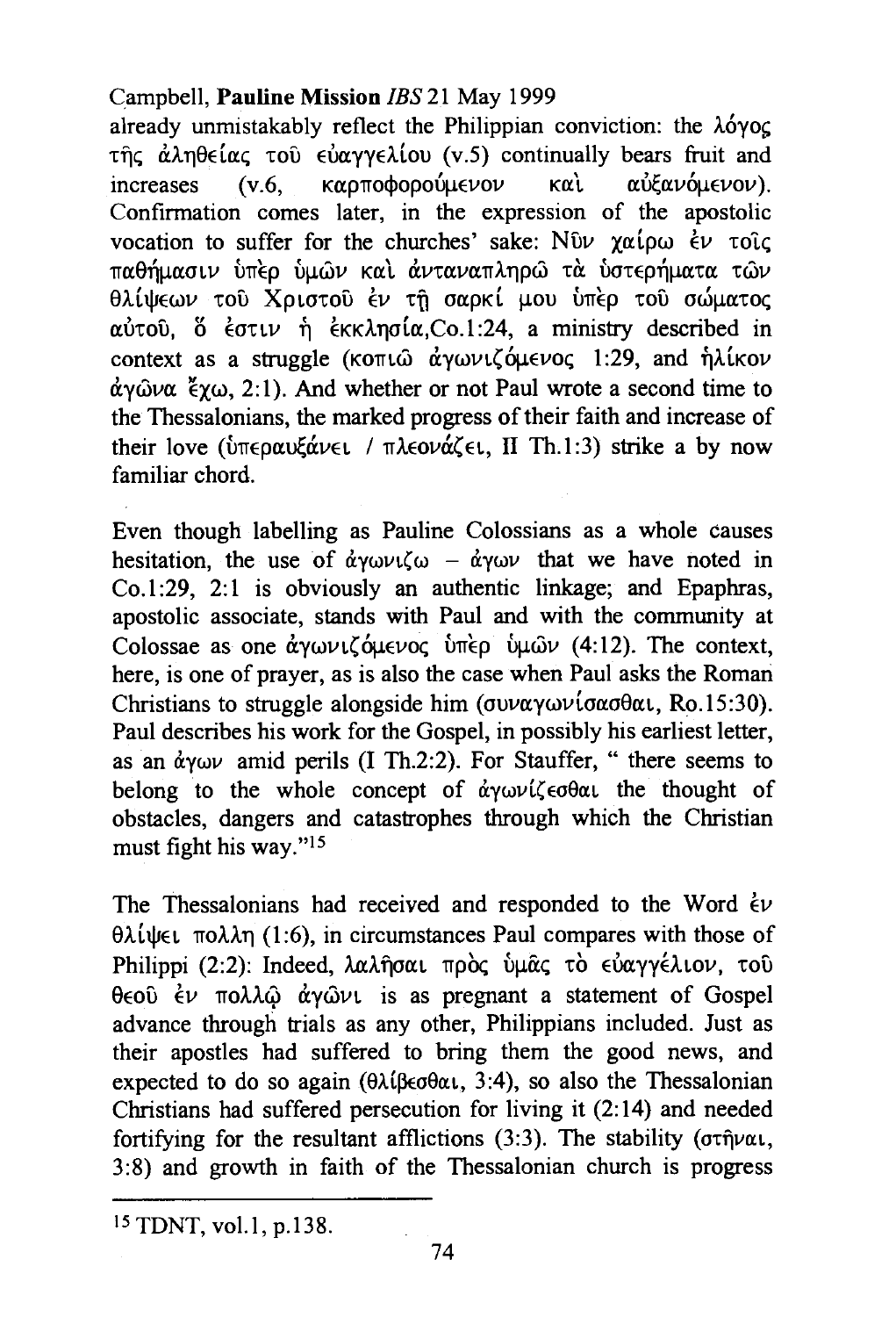# Campbell, **Pauline Mission** JBS 21 May 1999 which sustains Paul and his companions in their ongoing trials and inspires Paul's prayer  $(3:11-13)$ . In this context, the extreme brevity of  $\hat{\alpha}$ διαλείπτως προσεύχεσθε (5:17), in keeping with the terseness of the other injunctions, should not blind us to what we have found to be a regular organic link between struggling, progress, and

prayer.

Staying on indubitably Pauline ground, of however unstable a sort, the apostle can write to Corinth and compare the service of the Gospel cause (I Co.9:23) to the *agony* or strict discipline of the athlete (9:25). In the second letter, he can tell the Corinthians (II  $Co.10:15$  of his hope that their faith will be augmented ( $\alpha\dot{\alpha}\xi\alpha\nu\alpha\mu\epsilon\nu\eta\zeta$ ) and the apostolic activity on their behalf increased, also ( $\mu \in \gamma \alpha \lambda \nu \theta \hat{\eta} \nu \alpha \iota$ ). These sentiments form part of the apology for apostolic authority and action presented from  $II$  Co. 10:1 onwards, in the course of which an extended combat metaphor is developed: στρατεύομαι, στρατεία ( τα γαρ ὅπλα της στρατείας ήμων), alxµaA.wT((w, EKbLKiiw (10:3-6).

With these references from the two Corinthian letters, we have almost completed our conspectus of the undisputed correspondence, having found the Philippian theme of Gospel progress through suffering to be variously present in Romans, I Thessalonians and even, by association, in Philemon. Only Galatians remains. In the Galatian churches, the early progress of Paul's Gospel, which had produced life in the Spirit  $(3:3-5)$  as a sign of their divine sonship (3 :26), has given way to slippage into substitute powerless rites; those who from ignorance had come to know God and to be owned by God were falling back into slavery (4:9) and forfeiting their joy of salvation ( $\mu\alpha\kappa\alpha\rho\iota\sigma\mu\dot{\alpha}$ , 4:15); thus, the virulence of Paul's writing reflects the perceived peril of his converts, so that the letter as a whole represents an acute form of the concern he has for the building up of all the churches. When, in conclusion, Paul brings up the scars he bears for Jesus  $(Ga.6:17)$ , he does so in respect of the apostolic troubles ( $\kappa$ <sup>6</sup> $\sigma$ <sub>0</sub>) which he would rather not see compounded; his birth-pangs for bringing forth mature christlike believers ( $\omega \delta \omega$ , 4:19), whose lives bear appropriate fruit (5:22,3), suffice. Persecution for genuine apostolic ministry and for cocrucified Christian life in the Spirit is also assumed to be customary in this letter (2:19; 5:11; 6:12, for which compare 5:24).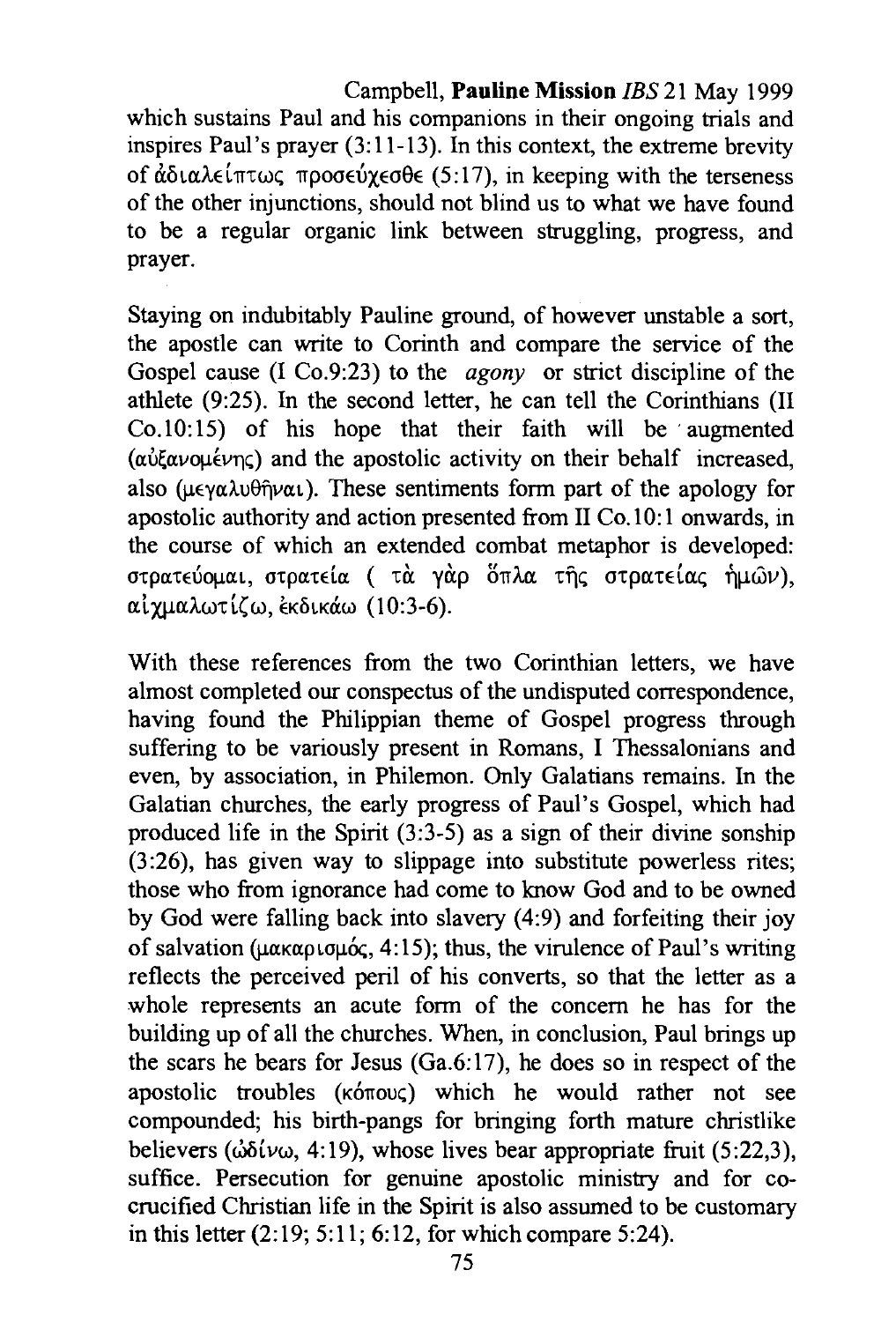Given the absence of our chosen thematic trajectory from the letter to Titus, it only remains to consider Ephesians among the disputed Paulines. That this is really a general or circular letter is wellknown, as for example the unnecessary allusion (for the Ephesians, who knew Paul well) to apostolic responsibility,  $o$ *i* $o$ *voui* $\alpha$ , in Ep.3 :2 confirms. In one familiar passage, Paul develops a military theme where the letter's Christian recipients are twice exhorted to don full battle dress and equipment ( $\pi \alpha \nu$ o $\pi \lambda i \alpha$ , 6:11,13, broken down into its constituent parts in vv .14-17), so as to stand firm and to hold out ( $\sigma \tau \hat{\eta} \nu \alpha \iota$  2x,  $\dot{\alpha} \nu \iota \sigma \tau \hat{\eta} \nu \alpha \iota$ ). Although the detailed correspondences between the various arms and the Christian qualities each represents is without parallel elsewhere in the Pauline corpus, it is instructive to note the familiar culmination in the arena of prayer; the prayer-warrior's due vigilance ( $\dot{\alpha}$ ypu $\pi\nu\dot{\epsilon}\omega$ ) and perseverance ( $\pi$ pookaptepn $\sigma$ <sub>L</sub>c), 6:18, 19, are directed at the difficulties of Paul's missionary task: His addressees are asked to stand and resist with him, so that the Word may be on his lips (v.19a), the Gospel's mystery freely made known (v.19b) and his task of proclamation duly carried through (v.20). Here, once again, in a picture especially reminiscent of the Philippian letter, we have Paul's struggle to propagate the Gospel despite his chains.

Turning now to Acts, a broad sounding produces, in addition to the references, in chapter sixteen, to the Word proclaimed and received, many similar ones (8:4,14,25; 10:44; 11:1,19; 13:5,7,44,48; 14:3,25; 15:35,6; 17:11,13; 18:5,11). More specifically, the advance of the Word is drawn attention to, on several occasions, in strategically placed summaries: ' $O \delta \epsilon$  λόγος του θεου ηΰξανεν Kαι έπληθύνετο 12:24, repeated verbatim from a longer summary in 6:7, and κατά κράτος του κυρίου ο λόγος ηΰξανεν και  $\gamma$  ( $\gamma$ ) (19:20. " This unusual application of the language of growth signifies the advance of the Gospel and the movement it creates."<sup>16</sup>

<sup>16</sup>David Peterson, *Lukes 's Theological Enterprise: Integration and Intent,*  in Witness to the Gospel: The Theology of Acts (op.cit.), p.541. For M.H. Grumm, *Another Look at Acts,* ExpT 96 (1985), pp.335,6, the progress of the Word is a veritable *cantus firmus* of Luke's message. The Word  $(10x)$ , the Word of God  $(12x)$ , of the Lord  $(10x)$ , of his grace  $(2x)$ , of his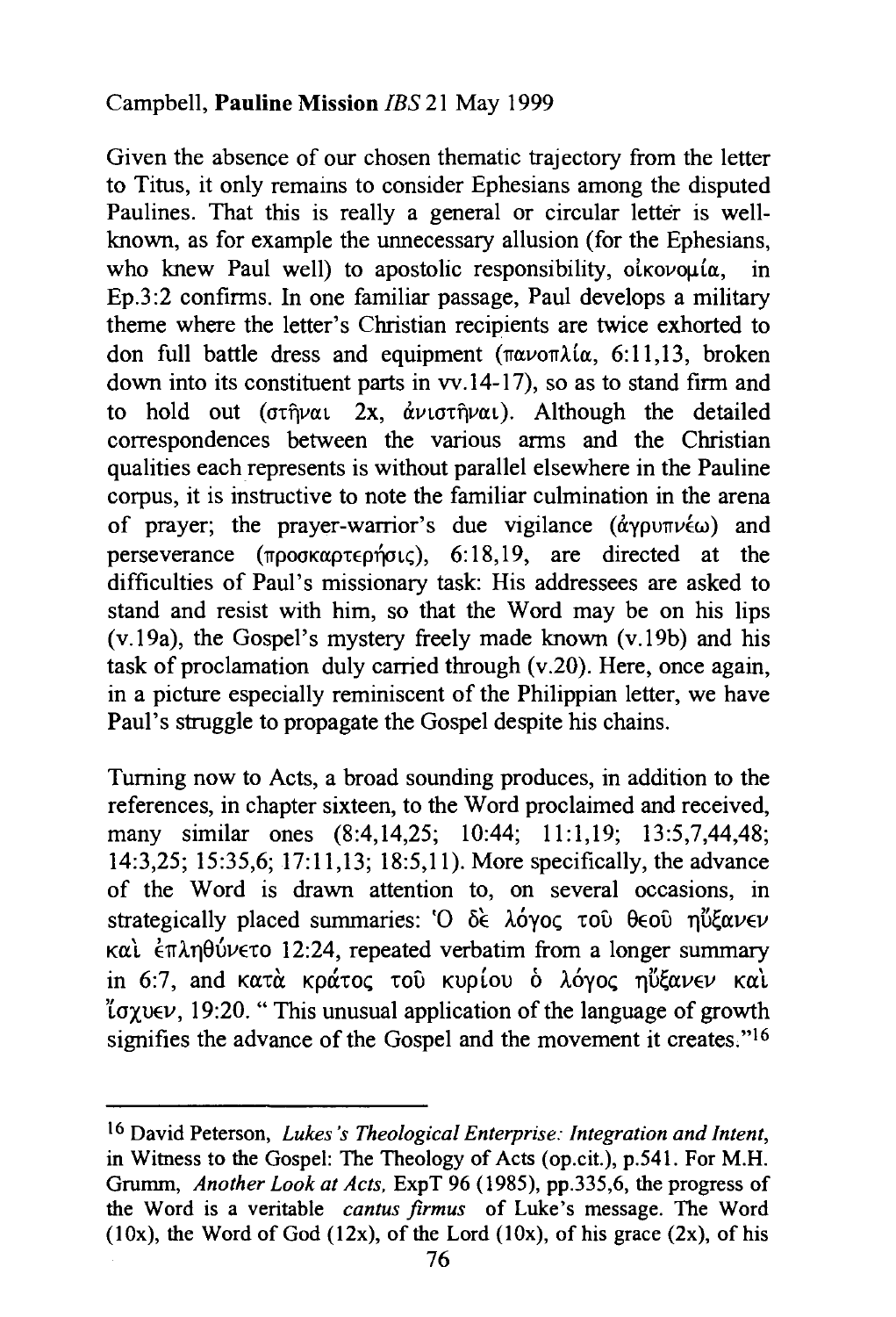Campbell, **Pauline Mission** JBS 21 May 1999 More significantly, for our purpose, all three summaries bring to a climax narratives where conflict is resolved or opposition and persecution overcome;!? the very structuring of Luke's narrative mirrors the conviction of Paul, expressed in Philippians 1, that the Gospel progresses in spite of appearances to the contrary - suffering and the successful progress of the Word, in the ministry of the Lukan Paul, go hand in hand.

It is true that we see something of Luke's authoreal purpose when, episode after episode, he describes how Paul and his fellowcombatants both face and face down many trials. But this is no mere literary conceit, shaped to serve his pen. Paul himself, Writing to the Corinthians (II Co.11:23-28), lists a catalogue of sufferings that is at least twice as long and that is concentrated in a daily care -  $\hat{\eta}$ μέριμνα πασών τών εκκλησιών, v.28. It appears, then, that the normal apostolic vocation, in the service of the spread of the Gospel concerning Jesus, was experienced and understood, by Paul and his associates (as by Luke, in part their biographer), to entail being regularly tried and tested in the crucible of suffering. We have been content, here, to juxtapose Paul's Philippians with Luke's Philippi, but further corroboration would arise from comparison of the Thessalonian letters with Acts 17. This structural reflection, in Acts, of a key set of Pauline convictions is, in itself, of sufficient import as to beg further questions of the old consensus that Luke-on-Paul is a romance, not to be taken too seriously for historical purposes.

What have been the results of this inquiry? Our investigation has upheld the view that the struggle for the progress of the Gospel is an idea to be found at the very heart of Paul's reflection on his apostolic ministry, as this missionary thinking finds expression in his missionary letters. The same emphasis persists in the disputed letters and proves to have almost programmatic significance for Luke in the Acts. All of the New Testament materials specifically related to Paul, with the exception of the letter to Titus, have at the very least some of the terminology (Romans, Philemon) which transmits this progress-through-conflict mindset. The letters to

gospel and of his salvation (lx each) is almost a personified hero of Luke's narrative.

<sup>17</sup> Ibid, p.542.